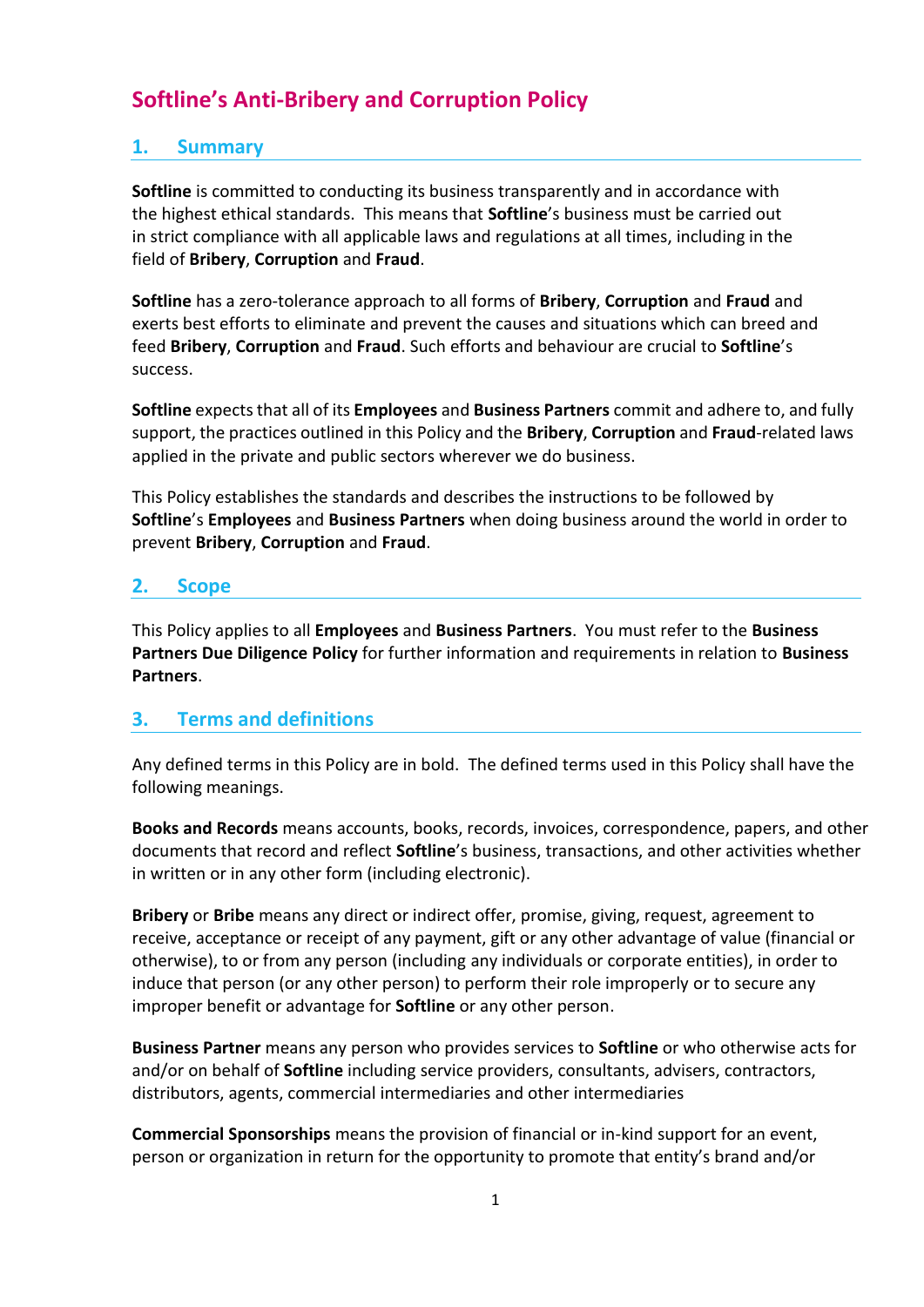personnel or to access services, an event, or other marketing opportunities.

**Chief Compliance Officer** means **Softline**'s Global Chief Compliance Officer.

**Conflict of Interest** (or **Conflict**) means any situation in which a person, or a family member, has a personal or outside interest that may appear to influence the objective exercise of judgement in official duties for **Softline**, regardless of whether it would actually influence that exercise of judgement.

**Corruption** means any act done to give some improper advantage inconsistent with an official duty; the misuse of a station or office to procure some benefit either personally or for someone else contrary to an official duty.

**Director** means any member of the governing Board of a corporation, association, or other incorporated body.

**Employee** means each manager, **Director**, employee, worker or officer hired on a permanent basis or under a fixed-term or casual employment contract by **Softline**, including any of **Softline**'s agency workers, temporary workers, casual workers, part-time workers, trainees or interns.

**Facilitation Payments** means any payments to a **Public Official**, made in order to speed up or secure the performance of routine governmental actions (e.g. processing a visa or issuing a customs invoice or permit) which are not expressly provided for by law.

**Fraud** means any intentional act of misrepresenting a fact to secure an unfair or unlawful advantage for business or personal profit, theft, the abuse of position or authority and the intentional and wrongful waste or destruction of property or resources.

**Lobbying** means any individual or collective acts attempting to influence decisions made by governments, government officials, legislators, or other regulatory bodies.

**Political Contributions** means any monetary or non-monetary contributions, such as resources and facilities, to support political parties, candidates, or campaigns.

**Public Official** means any:

- government official or any person who is authorised by law to perform any public function;
- elected or appointed official;
- employee or officer of government and/or local authority, including, but not limited to, educational, health care and military institutions, law enforcement and customs authorities, taxation and migration services, organizations that issue state licenses, sanctions and permits;
- employee or officer of a company, enterprise, agency, business organization or entity that is wholly or partly owned or controlled by the state;
- employee or officer of international organizations, including, but not limited to, the United Nations Organization, International Olympic Committee, International Committee of Red Cross and Red Crescent;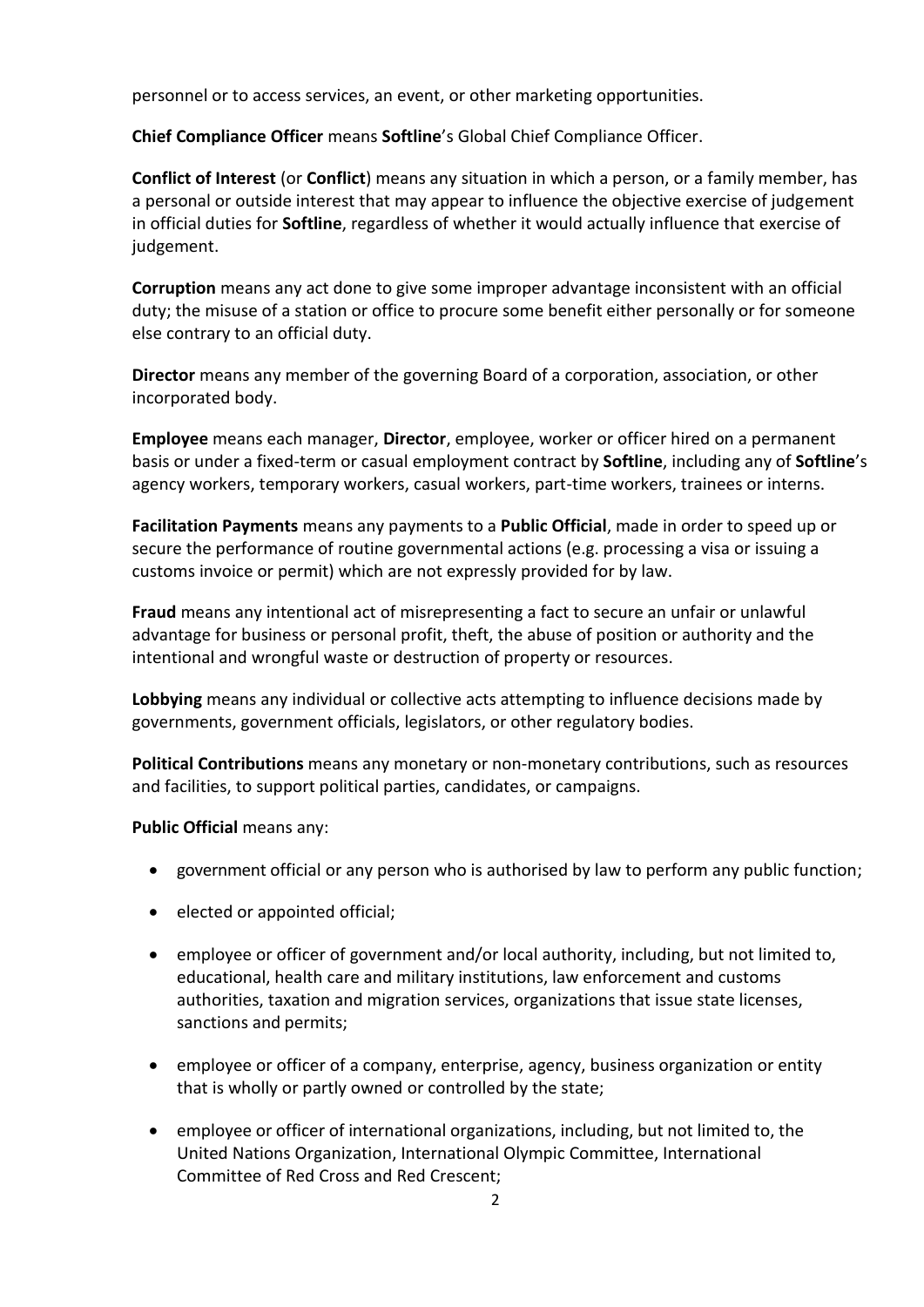- leader and activist of a political party;
- candidate for a political office;
- members of royal families;
- honorary government officials; and
- other persons who hold a legislative, administrative, military or judicial position of any kind.

**Softline** means Axion Holding Cyprus Limited (or any successor) and any entity, operation or investment more than 50% owned by Axion Holding Cyprus Limited.

#### **Tangibles or other valuables** mean:

- money (including **Facilitation Payments**);
- gifts;
- entertainment or hospitality expenses;
- job offers (including for a person's relatives);
- promises of future employment;
- discounts on products, which are not available to regular buyers;
- payment of travel, living and entertainment expenses;
- personal favours;
- **Political Contributions**;
- Charitable donations;
- **Commercial Sponsorships**; and/or
- any other advantage or benefit (whether financial or not).

# **4. Obligations**

#### 4.1 Employee obligations

Employees are obliged to:

- read, understand and follow this Policy and any other documents aimed at its implementation;
- demonstrate ethics, integrity and accountability at all times and expect the same from others;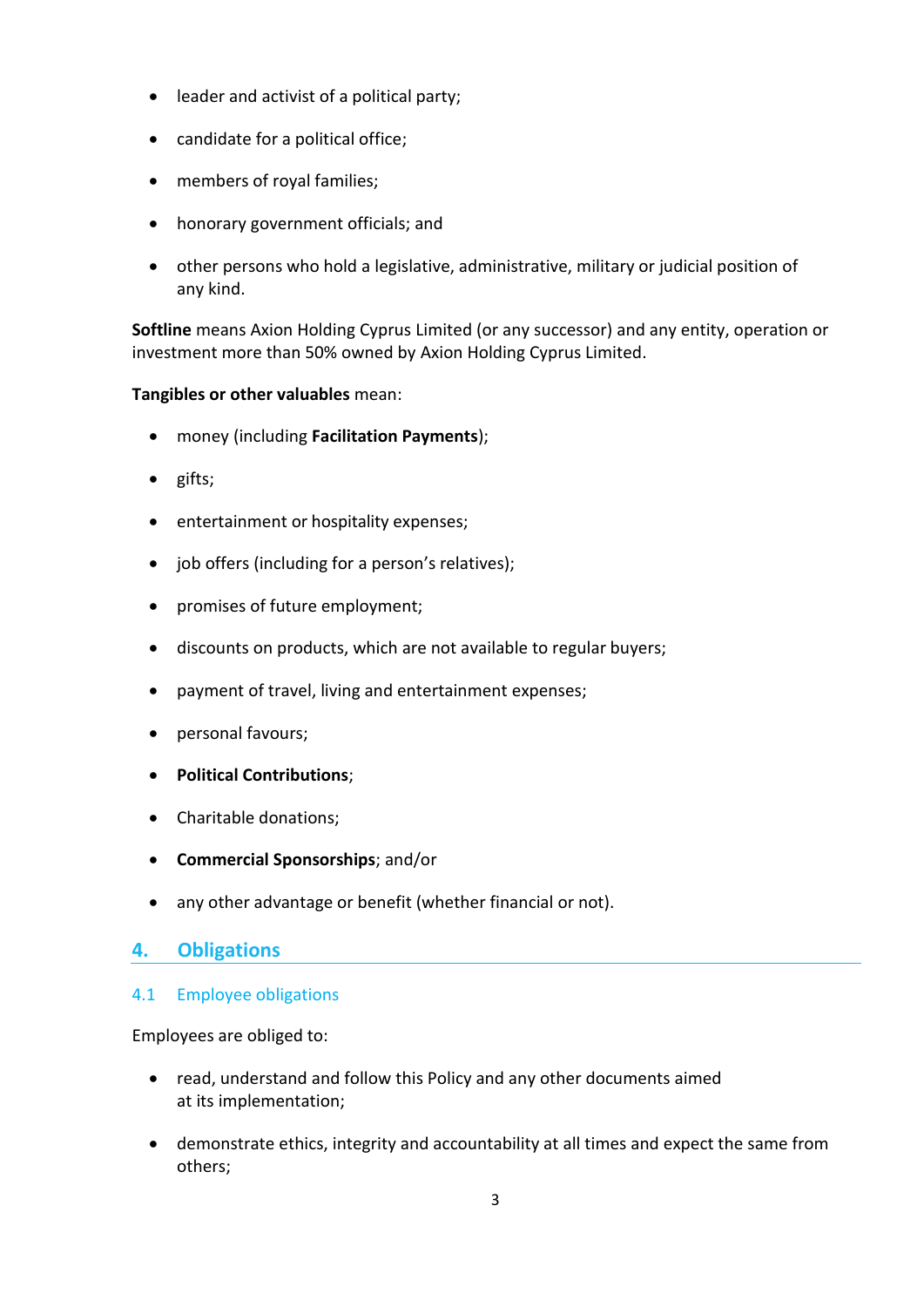- direct any questions, concerns, or any known or suspected violations of this Policy to the **Chief Compliance Officer** or through the channels described in the Speak Up Policy;
- receive training on this Policy on induction and as and when required by **Softline** but at least on an annual basis. All **Employees** must complete this training successfully; and
- where within the scope of their employment, notify **Business Partners** of the requirements hereof and apply the **Business Partner Due Diligence Policy**.

### 4.2 Manager obligations

In addition to the above, managers are obliged to ensure that **Employees** and **Business Partners** follow the requirements and instructionsset out in this Policy and receive on-going training on this Policy and its requirements.

### 4.3 Compliance Function / Chief Compliance Officer obligations

The Compliance Function / **Chief Compliance Officer** is:

- obliged to review and, if necessary, update this Policy and any other documents aimed at its implementation on an annual basis;
- obliged to organise training and education on anti-bribery and anti-corruption matters for all **Employees** on induction and as and when decided by **Softline** but at least on an annual basis and make sure all **Employees** complete such training and education successfully;
- responsible for the implementation of this Policy;
- obliged to report to the Board of Directors of **Softline** at least quarterly on the implementation of this Policy. The Chief **Compliance Officer** will raise any actual or suspected breaches of this Policy, or of any **Bribery**, **Corruption** or **Fraud**-related laws or regulations, to the Board of Directors of **Softline** as soon as is practicable; and
- obliged to provide **Employees** and **Business Partners** with advice and support in the matters of compliance with this Policy and relevant legislation.

### **5. Provisions**

#### 5.1 Prohibition on Bribes

**Bribery** and **Corruption** can take many forms: they can be obvious, for example, a cash **Bribe**, or more subtle, for example job offers, commissions and excessive gifts or hospitality. To ensure compliance with the requirements of legislation and this Policy, the following rules and instructions have been developed within the framework of our anti-bribery management system and are to be followed by all **Employees** and **Business Partners**.

#### **Employees** and **Business Partners** must not:

 make, support, offer or allow, promise, request, agree to receive, accept and/or receive any payments or any financial or other advantages as **Bribes** (directly or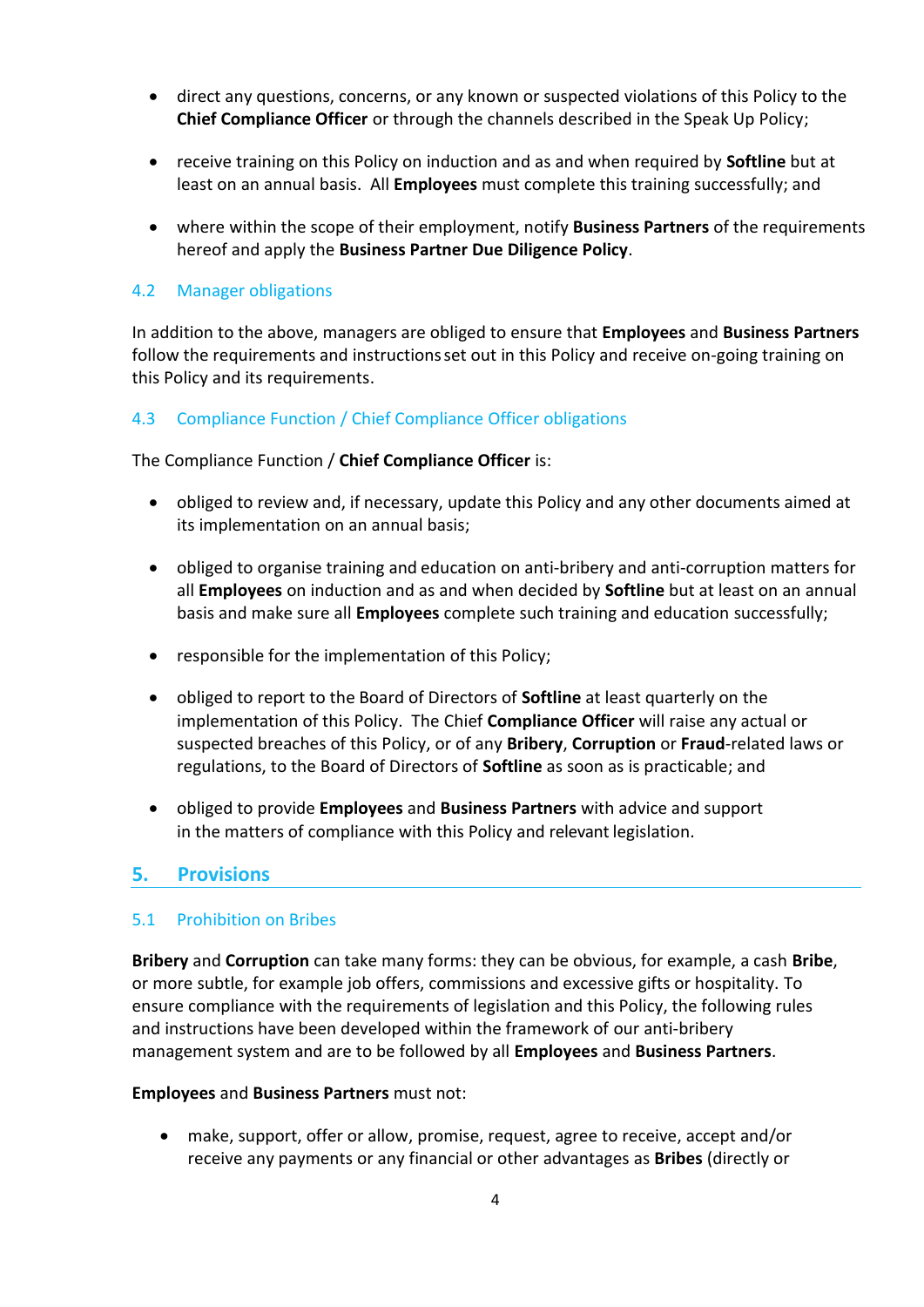indirectly);

- directly or indirectly (including through third parties) promise, pay, donate, transfer, offer or provide **Tangibles or other valuables** in whatever form to **Public Officials** for reasons which are not expressly provided for by law (for example, legitimate and lawful payments provided to **Public Officials** for services rendered would not be prohibited). **Employees** and **Business Partners** should always err on side of caution when dealing with **Public Officials**;
- transfer, directly or indirectly (including through third parties) any **Tangibles or other valuables** to any **Public Official**'s children, spouses or other immediate relatives or associates or any other person to which a **Public Official** has requested any such transfer be made for reasons which are not expressly provided for by law (and if **Employees** or **Business Partners** propose to transfer **Tangibles or other valuables** to such persons where it is expressly provided for by law, they must nonetheless obtain prior approval in writing by the **Chief Compliance Officer**); or
- make **Facilitation Payments** or kickbacks of any kind except where making such a payment is required to avoid risk to life or personal injury (in such circumstances, the payment must be reported to the **Chief Compliance Officer** as soon as practicable and the payment is to be recorded properly in the relevant **Books and Records**).

Some administrative fees or fast-track fees are permissible and will not amount to **Facilitation Payments**, provided they are permitted or specifically required by written local law. Payments which are made pursuant to a common practice or in keeping with cultural traditions, as opposed to transparent written law, will however not be acceptable.

The prohibitions above shall be applied, regardless of whether **Softline**'s funds are used to offer or make such a **Bribe** or **Tangibles or other valuables** and regardless of whether these are promised, given or offered, directly or indirectly, through third parties (such as agents, consultants, sales managers, distributors, resellers and subcontractors).

Where a **Bribe** is demanded or requested, the **Employee** or **Business Partner** must:

- refuse to pay or provide the advantage subject of the **Bribe** and explain that **Softline** does not, under any circumstances, make such payments or provide such advantages, as these contradict the provisions of applicable legislation and **Softline**'s policies and guidelines on compliance with business ethics and internal rules;
- explain that such refusal is final;
- not use any non-verbal means of communication, including gestures and postures, and not provide any hints to imply mutual understanding in order to prevent any assumption about the possibility of actions that do not comply with this Policy;
- in the case of an **Employee**, alert his or her line manager and **Chief Compliance Officer** or, in the case of a **Business Partner**, alert his or her primary contact at **Softline**, who will be obliged to inform the **Chief Compliance Officer**; and
- where it comes to a joint venture partner or a **Softline** representative, explain that they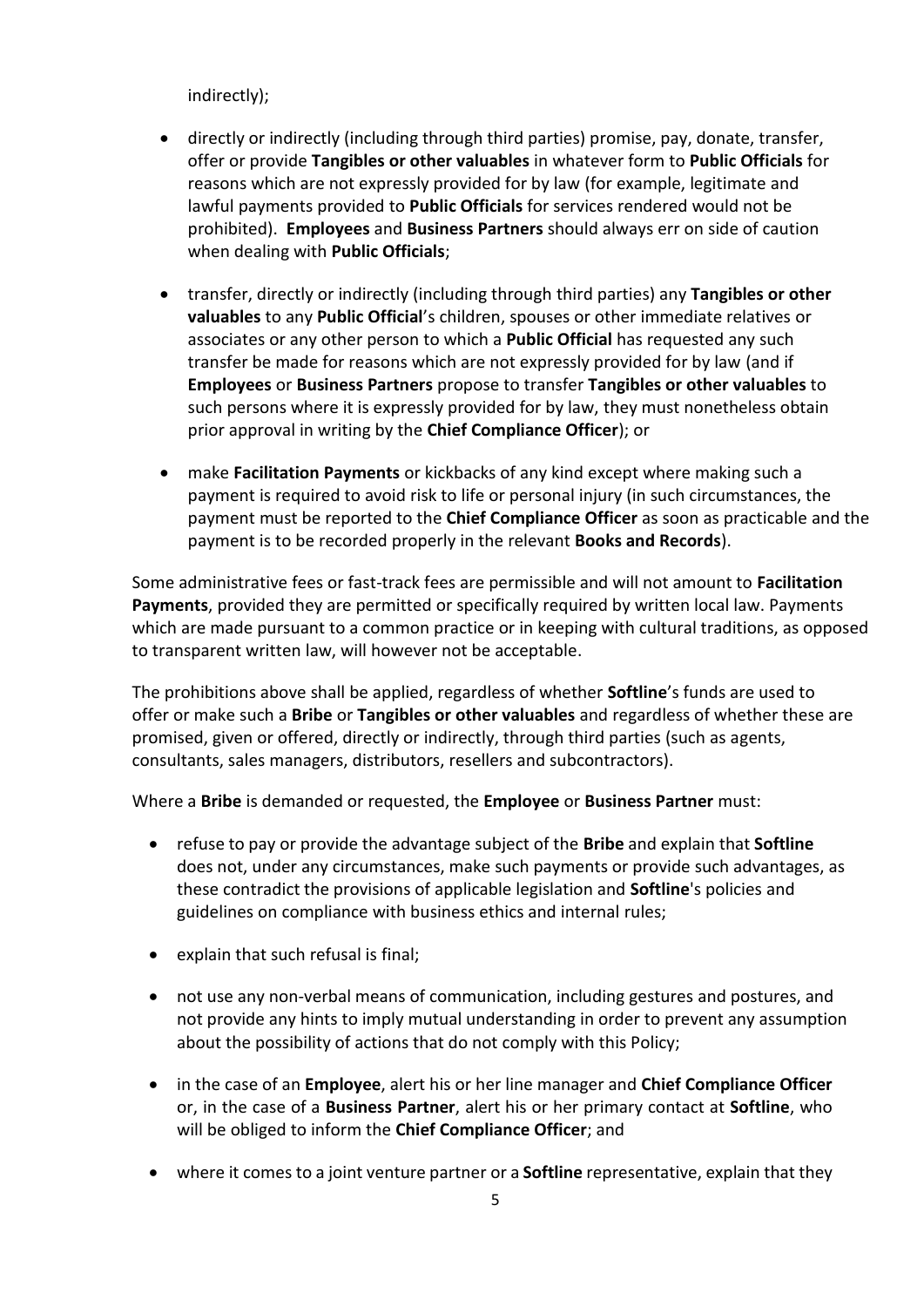are not authorized to make payments or provide any other benefits on behalf of **Softline**  and that the relationship with them will be terminated if such payment is made or benefit given.

#### 5.2 Prohibition on Fraud

**Fraud** can take many forms. For example, it could include falsifying accounts and financial statements and making false expenses claims, entering into fraudulent transactions and falsifying inventories.

#### All **Employees** and Business **Partners** must:

- not engage in (directly or indirectly), or otherwise facilitate, any **Fraud**;
- protect our property and use our property with honesty and care; and
- understand the internal controls and procedures relevant to your work that seek to reduce the risk of **Fraud** occurring.

#### 5.3 Expenses, gifts and donations

All expenses (including for hospitality and entertainment), gifts and donations must:

- be for a legitimate business purpose, directly related to **Softline**'s business, of a nature and value that is in line with industry norms in the place they are given or received, and reasonable and appropriate. The appropriate value will vary by country or region, and an acceptable value in some countries may be unacceptably high in others, so you must always be aware of the risk that even something of a low value may be inappropriate;
- not be capable of being reasonably interpreted as a **Bribe**;
- not put you or **Softline** in a compromising or embarrassing position;
- not be used to improperly influence or appear to influence you or anyone else or have the intention of improperly obtaining or retaining business or any business advantage;
- not be offered to or accepted from a person or organization that has a reputation for dishonesty, or unethical or illegal conduct;
- not be offered or received with any party with whom **Softline** is engaged with in an open bid or tendering process;
- be one-off or infrequent;
- not lead to a **Conflict of Interest**;
- not breach any policies or local laws, rules, or regulations applicable to you or the person giving or receiving it. It is your responsibility to check this;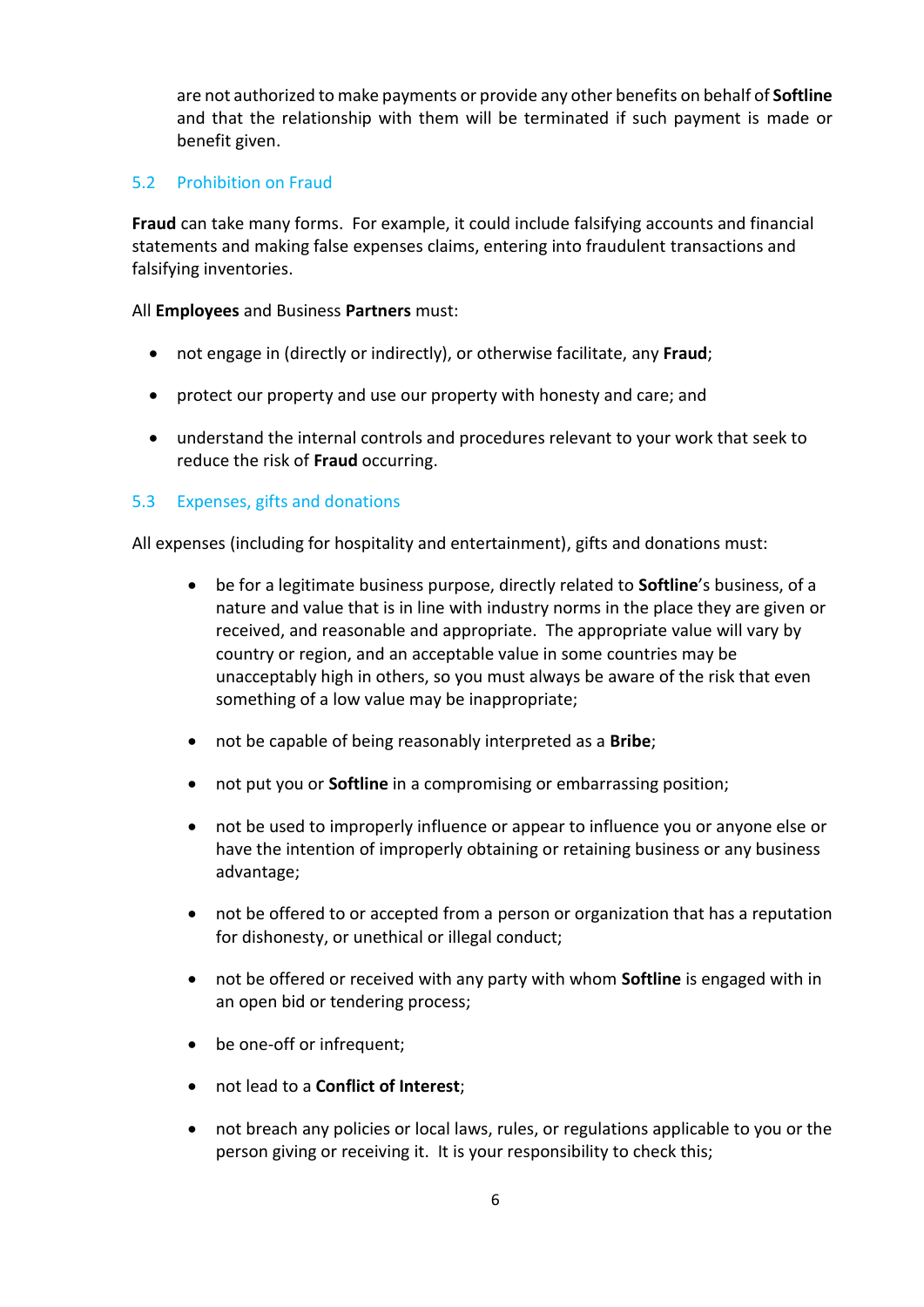- pre-approved by your manager in writing before the expense, gift or donation is made, purchased or accepted if it is over a value of USD 100 or equivalent, however all expenses relating to the **Public Officials** must be approved regardless of cost (see further below); and
- supported by receipts (whenever possible) and be recorded fully and accurately in the relevant **Books and Records** of **Softline** in a timely fashion and in line with applicable legal and accounting requirements.

Gifts must never be cash or a cash equivalent (such as a gift card).

Any gifts or hospitality received from, or proposed to be made to, **Public Officials** (where allowed by applicable law) must (irrespective of value) be the subject of prior approval in writing by the **Chief Compliance Officer**.

For clarity, gifts of low value (no more than USD 10 or equivalent) designated for an advertisement (which usually bear the printed logo of **Softline** or a **Business Partner**) are not considered gifts and may be made to **Public Officials** without prior approval, provided such payments are for legitimate business purposes and appropriately recorded in **Softline**'s **Books and Records**.

Charitable donations in favour of third-party organizations may not be used to influence a customer's decisions on procurement, decisions by **Public Officials** or any other decisions by a third party to obtain favourable business conditions or advantages. Charitable donations may only be made to registered charity funds and must be appropriately recorded in **Softline**'s **Books and Records**.

### 5.4 Political Contributions, Lobbying, Commercial Sponsorships and commission

Any **Political Contributions**, **Commercial Sponsorships** or commission payments may never be used as a form of **Bribe** and must not give rise to any immediate business advantage for **Softline**. All such payments, where allowed by applicable law, must be appropriately recorded in the relevant **Books and Records**.

You may not make **Political Contributions** or engage in **Lobbying**, unless pre-approved in writing by the **Chief Compliance Officer**.

Any personal political activities undertaken by you in your personal capacity should be kept totally separate from **Softline** and you may not refer to **Softline** or use **Softline**  resources.

Any **Commercial Sponsorships** and commission payments must be formalized in a legally binding agreement, must receive prior written approval from the **Chief Compliance Officer** regardless of cost, and must be appropriately recorded in the relevant **Books and Records**.

### 5.5 Conflicts of Interest

**Employees** and **Business Partners** must seek to avoid any relationship, influence or activity that will impair, or appear to impair, their ability to do their job or make fair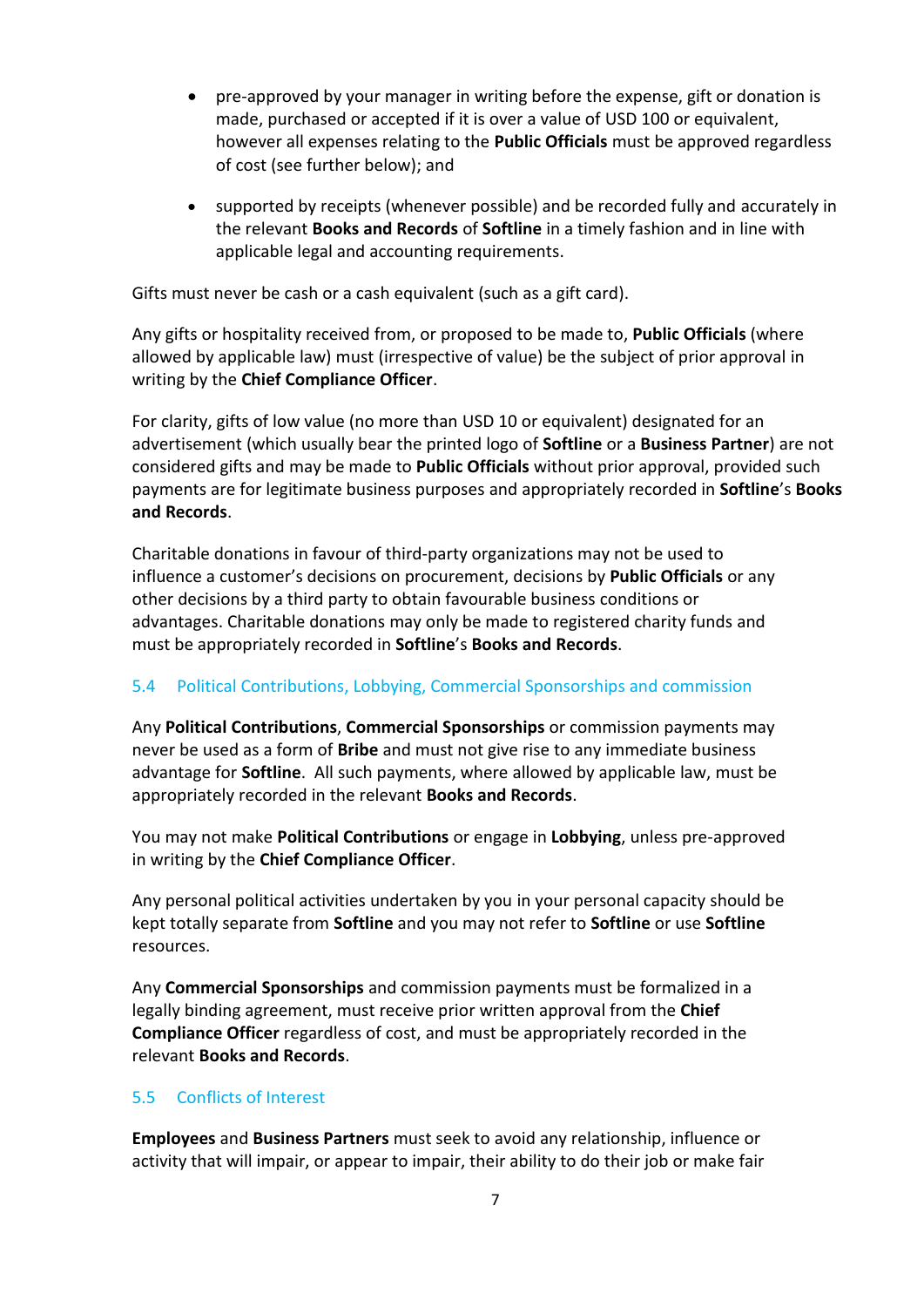and objective decisions when performing their job, or that is not in the best interests of **Softline,** in accordance with the Conflict of Interest Policy. This shall – for example – include business transactions with a person associated with them (for example, spouses, children, parents and other close personal relationships).

#### Where a **Conflict of Interest** arises, **Employees** and **Business Partners** must:

- report the situation promptly to the **Chief Compliance Officer** before entering into any business transaction; and
- carry out any steps required by the **Chief Compliance Officer** to resolve the **Conflict of Interest**.

#### 5.6 Books and Records

**Softline**'s **Employees** and **Business Partners** are obliged to follow established accounting and reporting procedures in order to reflect accurately each transaction and support internal accounting control system and keep accurate **Books and Records**.

All transactions and payments (including gifts) are required to be properly, fairly and accurately registered and recorded not only in general ledgers, but also in all original documents, including invoices, receipts and expenditure documents. These requirements are designed to prevent **Bribery** and **Fraud**.

# **6. Speaking up and reporting**

Any **Employee** who becomes or became aware of breach of this Policy or any other event or circumstance that give rise to an actual or suspected breach to any **Bribery**, **Corruption** or **Fraud**-related laws by any of Softline's **Employees** or **Business Partners**, is obliged to escalate the issue in accordance with the Speak Up Policy. **Employees** and **Business Partners** may report a matter anonymously (although we would encourage them to go on the record).

The way in which **Employees** respond to these issues is crucial for **Softline**'s ability to prevent **Bribes**, **Corruption** and **Fraud** and maintain its ethical principles and its business reputation.

**Softline**'s top management will provide comprehensive support to any of its **Employees** or **Business Partners** who refuse to participate in **Bribery**, **Corruption** or **Fraud** or who report any issues in accordance with the Speak Up Policy in good faith. Retaliatory behaviour resulting from good faith reporting in accordance with the Speak Up Policy is never acceptable and **Employees** and **Business Partners** will not be punished for good faith reporting (even if their concern is not substantiated). Those who engage in retaliatory behaviour will be subject to disciplinary action.

# **7. Violation of this Policy**

Where **Softline** is informed of any breaches of this Policy or any event or circumstance that gives rise to an actual or suspected breach of any **Bribery**, **Corruption** or **Fraud**related laws, it will initiate an appropriate internal investigation thereof and involve law